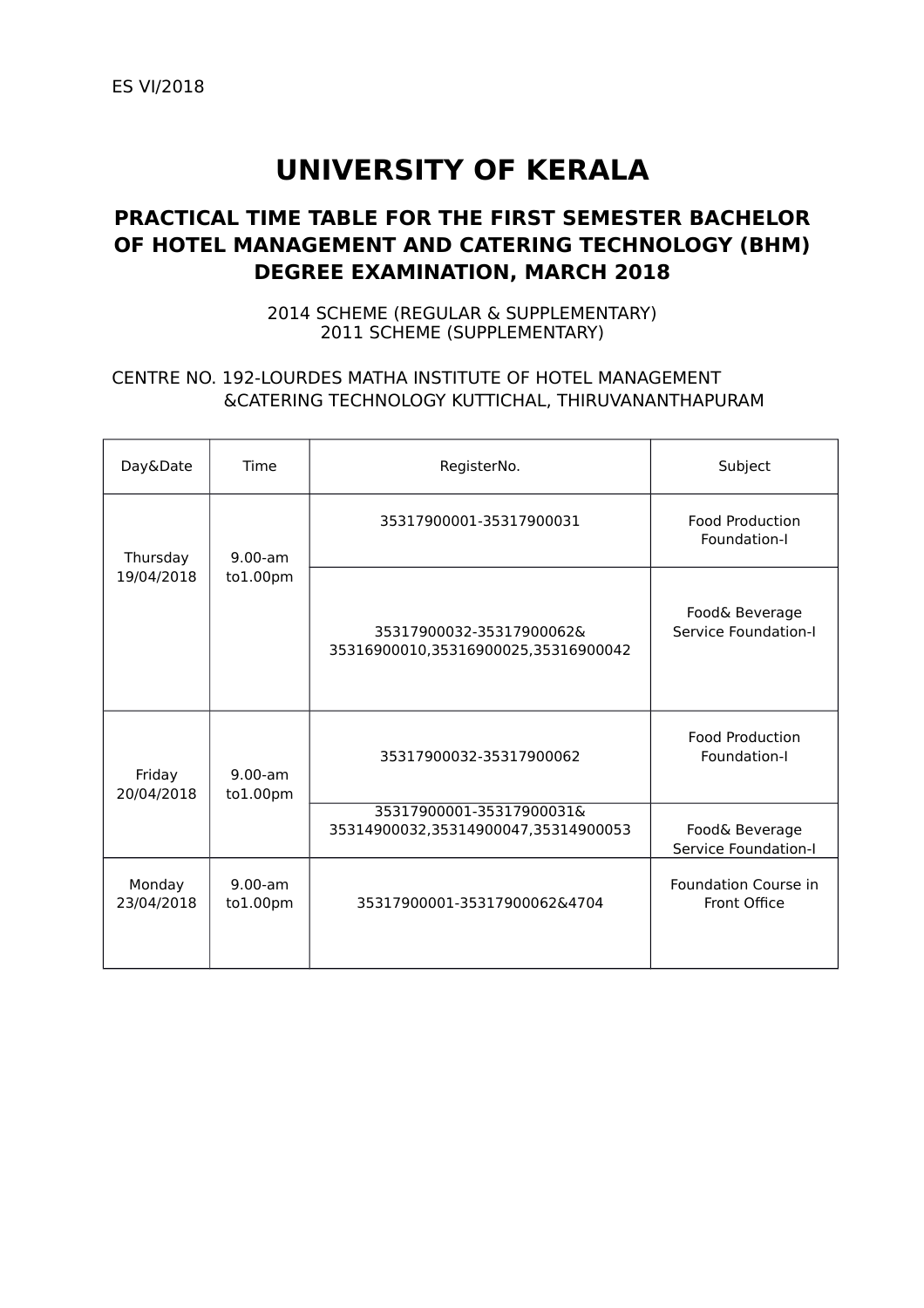## **CENTRE NO. 213 -SNGM CATERING COLLEGE,THURAVOOR,ALAPPUZHA**

| Day &Date              | Time              | Register No.                            | Subject                                 |
|------------------------|-------------------|-----------------------------------------|-----------------------------------------|
| Thursday<br>19/04/2018 | 9.00-am to 1.00pm | 35317901001-35317901030                 | <b>Food Production</b><br>Foundation-I  |
|                        |                   | 35317901031-<br>35317901060,35316901012 | Food & Beverage<br>Service Foundation   |
| Friday                 | 9.00-am to 1.00pm | 35317901031-35317901060,                | <b>Food Production</b><br>Foundation-I  |
| 20/04/2018             |                   | 35317901001-35317901030                 | Food & Beverage<br>Service Foundation-I |
| Monday<br>23/04/2018   | 9.00-am to 1.00pm | 35317901001-35317901060,                | Foundation Course in<br>Front Office    |